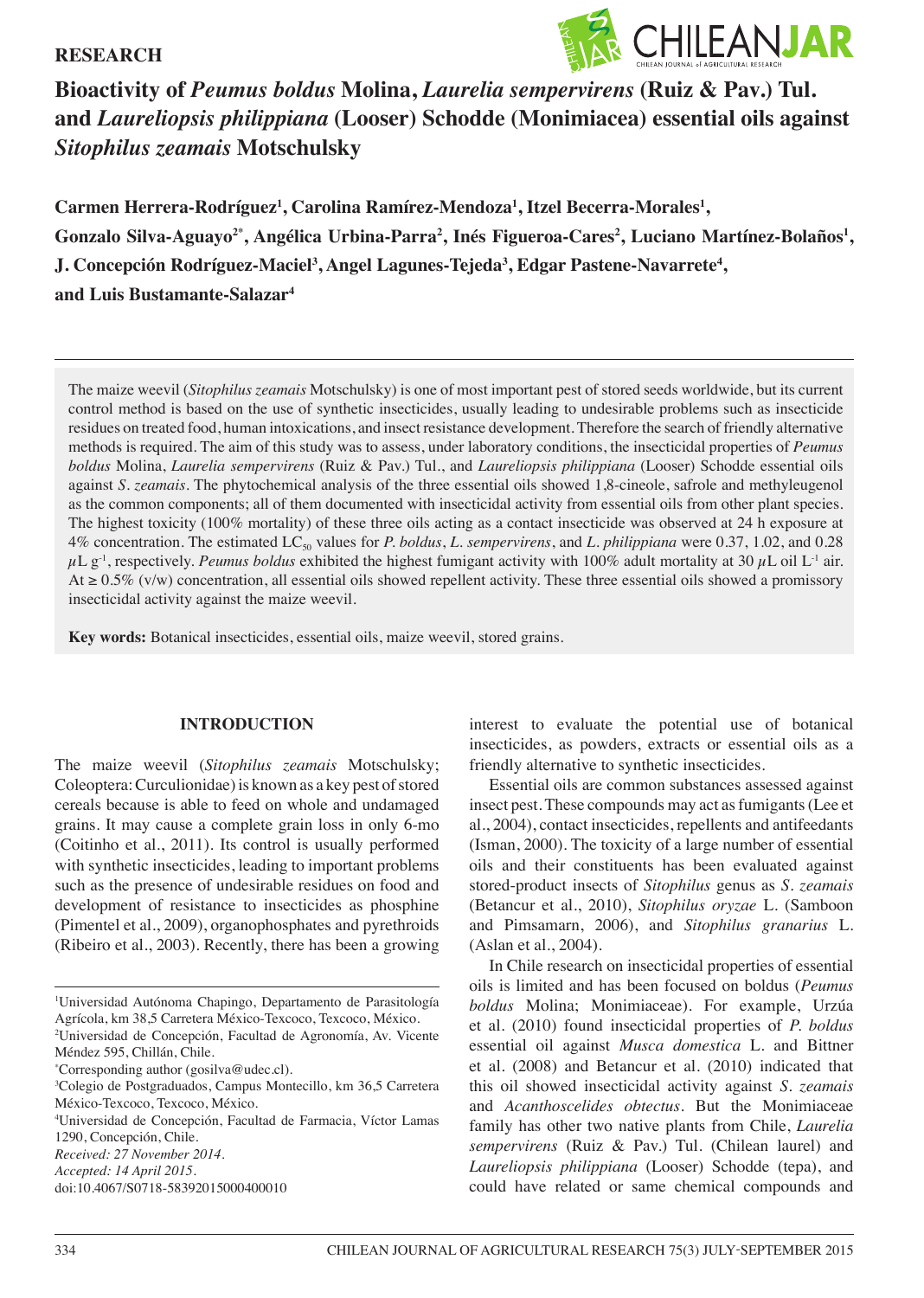therefore similar insecticidal activity. Hence the objective of this research was to evaluate insecticidal properties of the essential oils of three Chilean native Monimiaceae trees; *P. boldus*, *L. sempervirens*, and *L. philippiana* against adults of *S. zeamais* under laboratory conditions.

## **MATERIALS AND METHODS**

#### **Extraction and analysis of essential oils**

The essential oil of *P. boldus* and *L. sempervirens* were extracted from leaves field-collected from Los Lleuques zone (36°51'18" S, 71°38'34" W; 286 m a.s.l.), Ñuble province foothills, Chile. The foliage of *L. philippiana*  was field-collected from the foothills of Maullín province (41°41' S, 73°25' W; 28 m a.s.l.). All collections were carried out during January 2012, following Vogel et al. (1997) methodology. The taxonomic identification of collected foliage was verified according to reference vouchers CONC-CH5492 (*P. boldus*), CONC-CH237 (*L. philippiana*), and CONC-CH 809 (*L. sempervirens*) deposited in herbarium of Faculty of Agronomy of University of Concepción at Chillán. Once in the laboratory, only mature and whole leaves were washed with distilled water and dehydrated at 40 °C in a stove (Memmert Gmbh, UNB 500, Schwabach, Germany). The essential oils were obtained by steam distillation during 4 h using distilled water in a Clevenger type apparatus (Kouninki et al., 2007). Subsequently, the oil was treated with sodium sulfate to eliminate water traces and stored in amber-colored glass containers at 4.5 °C.

Chemical analysis of essential oils was assessed by gas cromatography (GC) coupled to mass spectrometry detection (GC-MS), using a high performance gas chromatography-mass spectrometry (HPGC-MS; HP 5890 Series II, Hewlett Packard, Palo Alto, California, USA). Separation was achieved using a 5% poly diphenyl 95% dimethylsiloxane bonded phase column (i.d. 0.25 mm, length 30 m, film thickness 0.25  $\mu$ m). Operation conditions were as follow: injector temperature, 250 °C; carrier gas (Helium), flow rate 1 mL min-1 and split injection with a split ratio 1:20. Mass spectrometry conditions were as follows: ionization voltage, 70 eV; emission current 40 mA; scan rate, 1 scan  $s^{-1}$ ; source temperature 285 °C. Mass range was 35-300 Da. The oven temperature was 2 min isothermal at 60 °C and then increased to 210 °C, at the rate of 10 °C min-1, and to 260 °C, at rate of 10 °C min<sup>-1</sup>. Samples (1  $\mu$ L) were dissolved with CH<sub>2</sub>Cl<sub>2</sub> (1:100) v/v). The MS fragmentation pattern was checked with the standards available in our laboratory, and by matching the MS data with the library NIST NBS54K or literature (Adams, 2007). The relative amounts of each component were obtained from GC analysis using flame ionization detector in the same experimental conditions described for GC-MS analysis. In these conditions the linear retention indices (RI) were calculated using a mixture of n-alkanes  $(C_8-C_{28})$ .

### **Insects, grain, and bioassays**

The insects used in the bioassays were obtained from our laboratory colonies and reared in 1 L glass flasks containing maize (*Zea mays L*.) at  $30 \pm 1$  °C,  $60 \pm 5\%$  RH and total darkness in a bioclimatic chamber (Memmert Gmbh, IPS 749, Schwabach, Germany). Maize for insect rearing and bioassays was obtained from the fruit and vegetable market of city of Chillán, Biobío Region, Chile. To avoid any previous infestation, the grain was washed and dried in a stove at 25 °C for 12 h and then frozen at  $-4.0 \pm 1$  °C for 48 h prior to its use.

**Mortality due to exposition to treated surface.** The methodology of Kouninki et al. (2007) was followed and consisted of 6-mL test tubes treated with 1 mL of a solution of essential oil in acetone, at the required concentration. Then, the tubes were shaken for 1 min to allow the oil to cover the inner surface. The excess was eliminated by runoff and the acetone was allowed to evaporate at environmental temperature (20  $\pm$  5 °C) for 1 h. Then 20 48-h old adult insects without sexing were placed in each tube. The evaluated doses of oils were 0.25, 0.5, 1, 2, and 4% (v/v). The control consisted on using 1 mL of acetone without essential oil. Ten replicates were made at the same day per treatment and set up in a bioclimatic chamber at  $30 \pm 1$  °C,  $60 \pm 5\%$  RH and total darkness. Insect mortality was assessed at 24 and 48 h exposure. The maximum level of mortality accepted for the control was 5% and it was corrected by means of the Abbott's formula (Abbott, 1925). An insect was considered dead when there was no movement after prodding it with a dissection needle for 5 min.

**Mortality due to exposure to treated grain.** This bioassay was carried out with the methodology of Obeng-Oferi and Reichmuth (1997). Solutions of 1 mL of essential oil in acetone were applied to 400-mL glass flasks with 200 g maize at the concentrations previously described. The flasks were covered and shaken for 15 s to cover the grains with oil, then uncovered and left for 2 h at room temperature (20  $\pm$  5 °C) to allow the acetone to evaporate. Immediately the flasks were infested with 20 48-h old adult insects without sexing. Each treatment was replicated ten times in 1 d. The experimental units were stored in a bioclimatic chamber at  $30 \pm 1$  °C,  $60 \pm 5\%$  RH and total darkness. Mortality assessment followed what was previously described.

**Fumigant effect.** This bioassay employed the methodology of Pires et al. (2006), which consisted of applying 0 (control), 15, 20, 25, 30, and 35 μL of essential oil on a circular Whatman nr 10 filter paper (5.5 cm diameter, Whatman, Maidstone, Kent, UK), then the treated paper was attached to undersurface of screw caps of a 500-mL plastic container (air volume equivalent to 0.5 L) and 200 g maize infested with 20 48-h old adult insects without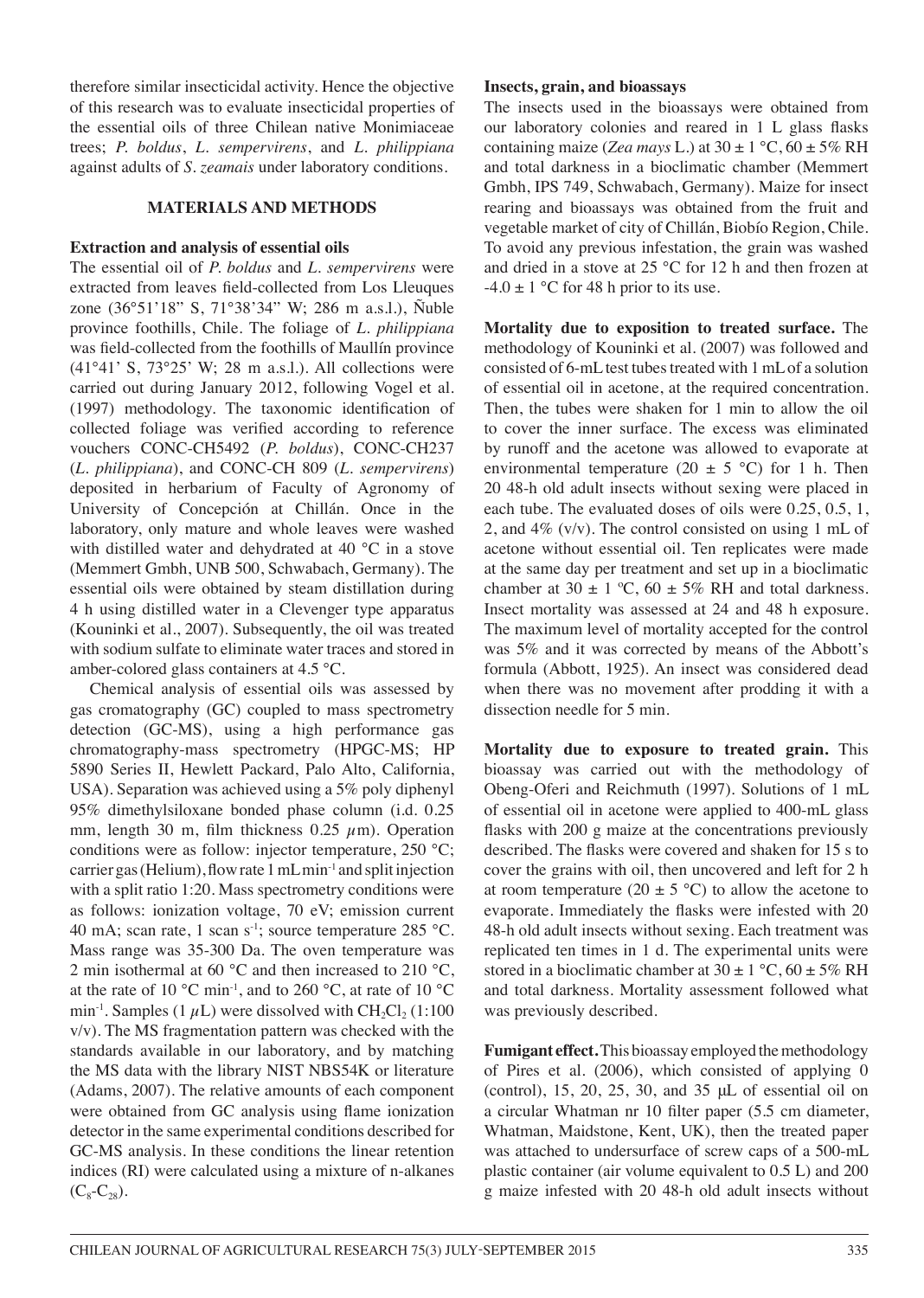sexing were added. Ten replicates at one time were run for each concentration and control. Insect mortality was assessed at 24, 48, and 72 h exposure and it was corrected by means of the Abbott's formula (Abbott, 1925).

**Repellent effect.** The experimental unit was a choice arena consisting in a central plastic Petri dish (5 cm diameter) connected to another four dishes through tubes 10 cm long and 0.5 cm in diameter forming an "X". Two opposite dishes containing 20 g maize grains were impregnated with the respective concentrations of essential oil, while other two dishes had maize grains treated only with acetone (Procopio et al., 2003). In the central Petri dish 20 individuals of *S. zeamais* of 48 h of age without sexing were released. The evaluated doses of oils were  $0.25, 0.5, 1, 2$ , and  $4\%$  (v/v) and each treatment had 10 replicates carried out simultaneously. Treatments were kept in a bioclimatic chamber for 24 h at  $30 \pm 1$  °C,  $60 \pm 5\%$  RH and total darkness and the number of insects that moved to each treatment was recorded. In each replicate the treatments were randomly rotated to avoid the interference of external factors. The repellent indexes were calculated according to Restello et al. (2009), in which the oil is classified as neutral if the index is between -0.10 to 0.10, attracting if it is between 0.10 to 1.00 and repellent if it is between -1.00 to -0.10.

**Germination test of treated grain.** The effect of essential oils on the germination of the maize grains was assessed using the methodology described by Pérez et al. (2007). Groups of 30 undamaged seeds were randomly selected. The groups of seeds were independently exposed to each of the following treatments; 0.25%, 0.5%, 1%, 2%, and  $4\%$  (v/v) and then placed separately on a glass Petri dish containing moistened filter paper at the bottom. These treatments were replicated ten times at the same day. The experimental units were kept at  $25 \pm 1$  °C,  $60 \pm 5\%$ RH and 12:12 h photoperiod during 7 d in a bioclimatic chamber. The percentage of germination in comparison to the untreated control was determined.

### **Experimental design**

The experimental design was a completely random with a factorial arrangement. The percentage was transformed to the √x/100 arcsine function prior to carry out ANOVA  $(\alpha = 0.05)$  test with the Statistical Analysis System (SAS) software (SAS Institute, Cary, North Carolina, USA) to determine if at least one treatment was different from the rest. If so, a Tukey means comparison test was used ( $p \le$ 0.05). To obtain the lethal concentration 50% ( $LC_{50}$ ) and 95% ( $LC_{90}$ ) data were subjected to Probit analysis using PROC PROBIT procedure of SAS software to determine  $LC_{50/95}$  values. Probit analysis responses were considered different when their respective fiducially limits did not overlap at a given mortality level (50% or 95%) (Robertson and Preisler, 1992).

### **RESULTS AND DISCUSSION**

#### **Phytochemical analysis**

The analysis of *P. boldus* essential oil showed ascaridole (24.37%) and 1,8-cineole (14.85%) as the main components (Table 1). Ascaridole, as one of the most abundant components agrees with the results of Bittner et al. (2008) and Niemeyer and Teillier (2007) who documented concentrations as high as 38.9% and 60.3%, respectively. However, Urzúa et al. (2010) considered that 1,8-cineole was the main component (36.62%) of *P. boldus*. Perhaps, in our study this proportion was lower due to the effect of field collection date because all authors collected in the Biobío Region but Urzúa et al. (2010) collected leaves in November, Bittner et al (2008) in June, and we did it in March. In the case of *L. philippiana*, safrole (39.56%), linalool (34.45%), and 1,8-cineole (8.28%) were the compounds found at higher concentrations (Table 2). Our results are similar to those documented by Niemeyer and Teillier (2007) who detected an analogous level of 1,8-cineole concentration; although

**Table 1. The main constituents of essential oil from** *Peumus boldus* **determined by gas chromatography and gas chromatography-mass spectrometry detection.**

| Compound                      | RI <sup>1</sup> | $\%$  | Identification <sup>2</sup> |
|-------------------------------|-----------------|-------|-----------------------------|
| $\alpha$ -Thujene             | 930             | 0.32  | RI, MS, S                   |
| $1R-\alpha$ -Pinene           | 939             | 2.28  | RI, MS, S                   |
| Camphene                      | 952             | 0.10  | RI, MS                      |
| $\beta$ -Pinene               | 979             | 0.42  | RI, MS, S                   |
| $\beta$ -Myrcene              | 993             | 2.00  | RI, MS, S                   |
| d-2-Carene                    | 1001            | 0.25  | RI, MS                      |
| $\alpha$ -Phellandrene        | 1002            | 0.21  | RI, MS, S                   |
| $\alpha$ -Terpinene           | 1013            | 3.94  | RI, MS, S                   |
| Limonene                      | 1030            | 2.95  | RI, MS, S                   |
| <b>ß-Phellandrene</b>         | 1031            | 4.42  | RI, MS, S                   |
| $trans-\beta-Ocymene$         | 1036            | 12.87 | RI, MS                      |
| 1,8-Cineol                    | 1039            | 14.85 | RI, MS, S                   |
| $cis$ - $\beta$ -Ocymene      | 1042            | 0.45  | RI, MS                      |
| $\gamma$ -Terpinene           | 1057            | 1.86  | RI, MS, S                   |
| Terpinolene                   | 1086            | 0.15  | RI, MS, S                   |
| p-Cymenene                    | 1090            | 0.21  | RI, MS                      |
| 2-Nonanone                    | 1093            | 0.15  | RI, MS, S                   |
| trans-Sabinene hydrate        | 1097            | 4.07  | RI, MS                      |
| Dehydro-sabina ketone         | 1121            | 0.36  | RI, MS                      |
| trans-Pinocarveol             | 1140            | 0.57  | RI, MS                      |
| Camphor                       | 1146            | 0.10  | RI, MS, S                   |
| Terpinen-4-ol                 | 1179            | 3.37  | RI, MS, S                   |
| Cryptone                      | 1186            | 0.68  | RI, MS                      |
| $\alpha$ -Terpineol           | 1187            | 2.14  | RI, MS, S                   |
| Myrtenal                      | 1193            | 0.31  | RI, MS, S                   |
| Myrtenol                      | 1194            | 0.20  | RI, MS, S                   |
| Bornyl acetate                | 1265            | 0.64  | RI, MS, S                   |
| Ascaridole                    | 1273            | 24.37 | RI, MS, S                   |
| $\beta$ -Elemene              | 1280            | 0.73  | RI, MS                      |
| Safrole                       | 1285            | 1.45  | RI, MS                      |
| 2-Undecanone                  | 1295            | 0.27  | RI, MS                      |
| Methyleugenol                 | 1372            | 0.46  | RI, MS, S                   |
| $\alpha$ -Caryophyllene       | 1419            | 0.78  | RI, MS, S                   |
| Aromadendrene                 | 1440            | 0.43  | RI, MS, S                   |
| $\alpha$ -Caryophyllene       | 1454            | 0.73  | RI, MS, S                   |
| Germacrene D                  | 1480            | 0.45  | RI, MS                      |
| $\partial$ -Cadinene          | 1524            | 0.24  | RI, MS, S                   |
| 8,9-Dehydro-neoisolongifolene | 1558            | 0.80  | RI, MS                      |

1 Kovats retention index was determined on a DB-5 column in reference to n-alkanes.

2 Compounds, identified by comparison with mass spectra (MS) from database, retention indices (RI), and pure standards (S).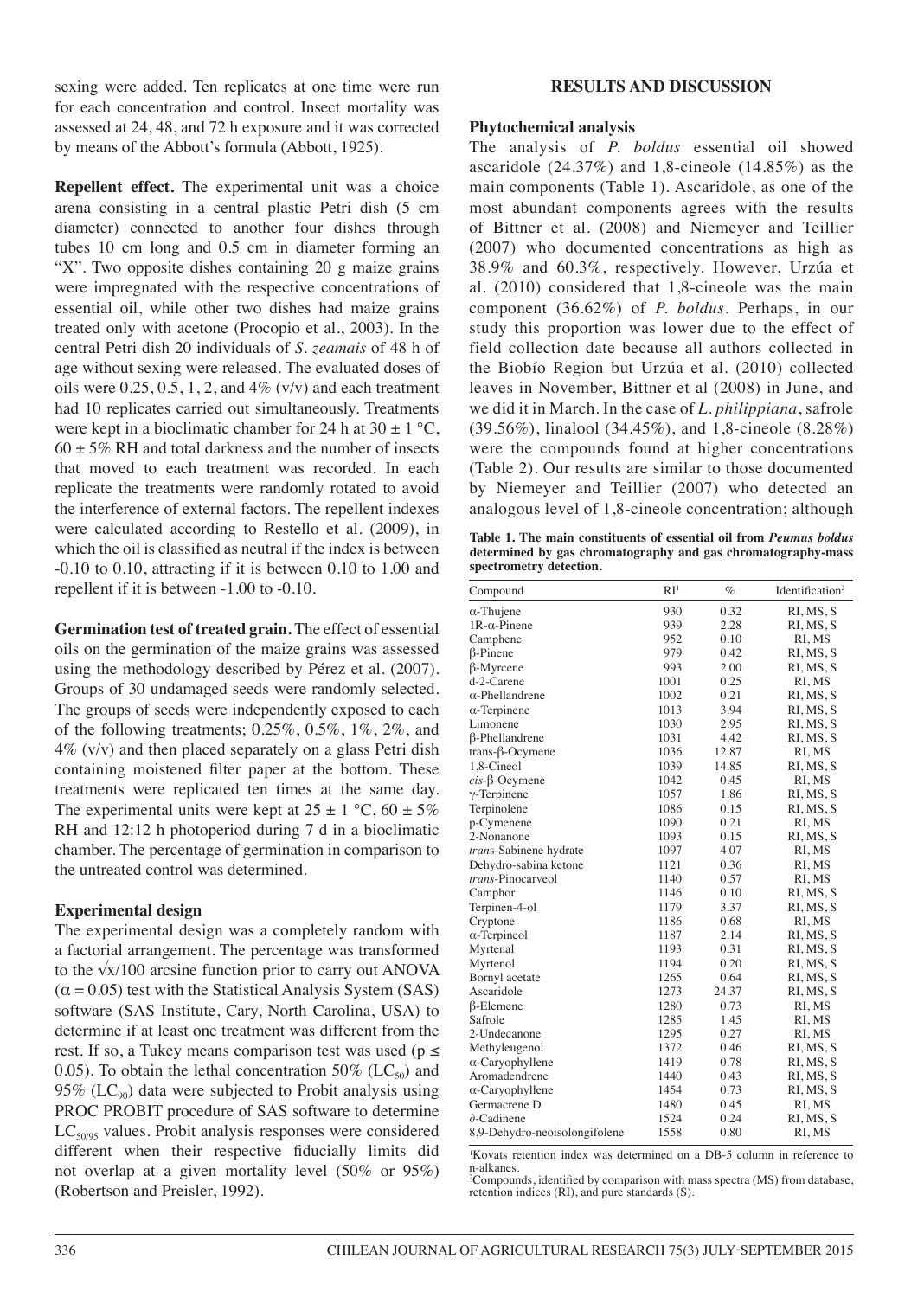**Table 2. The main constituents of essential oil from** *Laurelia sempervirens* **determined by gas chromatography and gas chromatography-mass spectrometry detection.**

| Compound                   | RI <sup>1</sup> | $\%$  | Identification <sup>2</sup> |
|----------------------------|-----------------|-------|-----------------------------|
| $\alpha$ -Thujene          | 930             | 0.23  | RI, MS                      |
| $1R-\alpha$ -Pinene        | 939             | 0.76  | RI, MS                      |
| Sabinene                   | 963             | 0.22  | RI, MS, S                   |
| $\beta$ -Pinene            | 972             | 0.16  | RI, MS, S                   |
| $\alpha$ -Phellandrene     | 1002            | 0.56  | RI, MS, S                   |
| Limonene                   | 1030            | 1.33  | RI, MS, S                   |
| $\alpha$ -Phellandrene     | 1031            | 1.28  | RI, MS, S                   |
| p-Cymene                   | 1033            | 0.25  | RI, MS                      |
| 1,8-Cineol                 | 1039            | 1.47  | RI, MS, S                   |
| $cis$ - $\beta$ -Ocymene   | 1042            | 0.30  | RI, MS                      |
| $\gamma$ -Terpinene        | 1057            | 0.03  | RI, MS, S                   |
| Terpinolene                | 1086            | 0.10  | RI, MS, S                   |
| p-Linalool                 | 1089            | 9.91  | RI, MS, S                   |
| 4-Terpineol                | 1179            | 0.10  | RI, MS, S                   |
| $\alpha$ -Terpineol        | 1187            | 0.87  | RI, MS, S                   |
| $2-Pinen-10-ol$            | 1196            | 0.03  | RI, MS                      |
| Safrole                    | 1285            | 64.70 | RI, MS, S                   |
| $\alpha$ -Terpinyl acetate | 1343            | 0.06  | RI, MS                      |
| Eugenol                    | 1356            | 0.51  | RI, MS, S                   |
| Methyleugenol              | 1372            | 14.64 | RI, MS, S                   |
| Germacrene D               | 1480            | 0.95  | RI. MS, S                   |
| $\beta$ -Elemol            | 1543            | 0.02  | RI, MS                      |

1 Kovats retention index was determined on a DB-5 column in reference to n-alkanes.

<sup>2</sup>Compounds identified by comparison with mass spectra (MS) from database, retention indices (RI), and pure standards (S).

linalool (43.4%) was found in higher amount than safrole (21.4%). However, Bittner et al. (2008) indicated that safrole was detected at 2.33%, and the compounds at higher concentrations were 3-carene (53.8%), 1,8-cineole (14.76%) and 1,2-dimethoxy-4-(2-propenyl)-phenol (10.58%). In this case the difference with Bittner et al. (2008) is maybe also due to field collection date more a geographical zone effect because these authors collected in Concepción (36°50' S, 73°03' W; 12 m a.s.l.), Biobío Region, and Niemeyer and Teillier (2007) and we did it in Puyehue (40°39.9' S, 72°10.3' W; 364 m a.s.l.) and Maullín  $(41°41' S, 73°25' W; 28 m a.s.l.)$  respectively, both located in Los Lagos Region.

The main components of the *L. sempervirens* essential oil were safrole (64.7%), methyleugenol (14.6%), and 1,8-cineol (1.4%) (Table 3). These results agree with those of Bittner et al. (2008) and Montenegro et al. (2012) who estimated 65% and 69% concentration of safrole in essential oil from leaves and bark, respectively. However, the concentration of 1,8-cineol is different from the 14.7% obtained by Bittner et al. (2008) probably due to field collection date. About insecticidal activity of identified compounds Huang et al. (2002) indicated that safrole and methyleugenol have insecticidal properties against *S. zeamais* and *Tribolium castaneum* and according to Obeng-Oferi and Reichmuth (1997) this compound also affects *S. granarius*, *S. zemais*, *T. castaneum*, and *Prostephanus truncatus* (Horn) (Coleoptera: Bostrichidae). Safrole has been considered as an attractive kairomone of *Bactrocera dorsalis* (Hendel) (Vargas et al., 2000; Shelly and Edu, 2008) and *B. cucurbitae* (Coquillet) (Vargas et al., 2000) and antifeedant against *Pieris rapae* (Yano and

**Table 3. The main constituents of essential oil from** *Laureliopsis philippiana* **determined by gas chromatography and gas chromatography-mass spectrometry detection.**

| Compound                  | RI <sup>1</sup> | $\%$  | Identification <sup>2</sup> |
|---------------------------|-----------------|-------|-----------------------------|
| $\alpha$ -Thujene         |                 | 0.04  | RI, MS                      |
| $(1R)$ - $\alpha$ -Pinene | 939             | 0.49  | RI, MS, S                   |
| Sabinene                  | 963             | 0.81  | RI, MS, S                   |
| $\beta$ -Pinene           | 972             | 0.59  | RI, MS, S                   |
| $\beta$ -Myrcene          | 993             | 0.25  | RI.MS.S                     |
| $\alpha$ -Phellandrene    | 1002            | 1.55  | RI, MS, S                   |
| Limonene                  | 1030            | 0.77  | RI, MS, S                   |
| Unknown                   | 1032            | 0.11  | RI, MS, S                   |
| E-Ocymene                 | 1037            | 0.05  | RI, MS, S                   |
| 1,8-Cineol                | 1039            | 8.28  | RI, MS, S                   |
| $\beta$ -Ocymene          | 1047            | 0.12  | RI, MS, S                   |
| $\gamma$ -Terpinene       | 1057            | 0.14  | RI, MS, S                   |
| Terpinolene               | 1086            | 0.28  | RI, MS, S                   |
| 2-Nonanone                | 1093            | 0.05  | RI, MS, S                   |
| Linalool                  | 1100            | 34.45 | RI, MS, S                   |
| 4-Terpineol               | 1179            | 0.45  | RI, MS, S                   |
| p-Cymen-8-ol              | 1185            | 0.07  | RI, MS, S                   |
| $\alpha$ -Terpineol       | 1187            | 3.32  | RI, MS, S                   |
| Safrole                   | 1285            | 39.56 | RI, MS, S                   |
| Isoledene                 | 1336            | 0.21  | RI, MS, S                   |
| Eugenol                   | 1356            | 1.41  | RI, MS, S                   |
| Methyleugenol             | 1372            | 3.06  | RI, MS, S                   |
| Germacrene D              | 1480            | 0.84  | RI, MS, S                   |
| $\partial$ -Cadinene      | 1527            | 0.03  | RI, MS, S                   |
| Spatulenol                | 1586            | 0.21  | RI, MS, S                   |

1 Kovats retention index was determined on a DB-5 column in reference to n-alkanes.

2 Compounds identified by comparison with mass spectra (MS) from database, retention indices (RI), and pure standards (S).

Kamimura, 1993). In the case of 1,8-cineol, Lee et al. (2004) mentioned this component as a potential fumigant against stored grain pests.

### **Mortality by contact with a treated surface**

*Peumus boldus* and *L. sempervirens* caused 100% mortality at concentrations of 2% and 4% of essential oil, but in both species these treatments did not show differences ( $p = 0.99$ ) with the 1.0% that exhibited 88.8 (*P. boldus*) and 76.7% (*L. sempervirens*) of dead insects, respectively. In case of *P. boldus* our results agree with Betancur et al. (2010) who observed 100% of dead insect at 4% concentration. *Laureliopsis philippiana* reached 100% mortality at 4% without significant differences with the 2% concentration (Table 4). At 48 h, 1% concentration of essential oil of *P. boldus* achieved 91.9% mortality, without significant differences with the mortality (100%) obtained with 2% and 4% concentrations. At the same evaluation 2.0% of essential oil of *L. sempervirens* after 24 h exposure lead 83% mortality, while at 48 h this value significantly ( $p = 0.001$ ) increased to 92.9%. *Laureliopsis philippiana* did not show differences at 48 h.

### **Mortality by contact with treated grain**

At 24 h, treatments consisting of 2% and 4% of *P. boldus* essential oil reached 100% mortality and this value was significantly  $(p = 0.001)$  higher than those observed with the rest of the treatments (Table 5). The essential oil of *L. sempervirens* at 4%, showed 82.7% mortality, differing from all other essential oil concentrations. *Laureliopsis*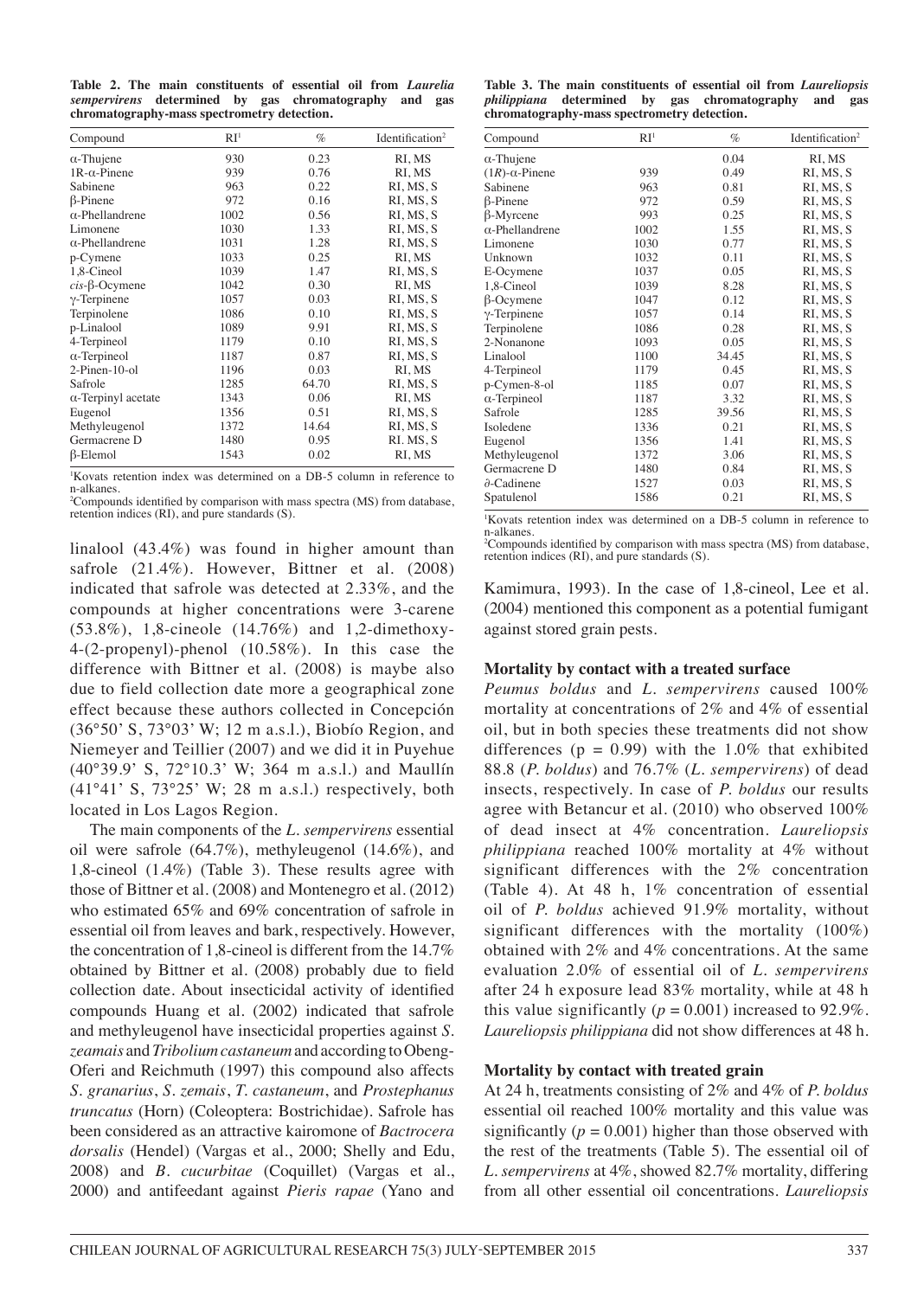**Table 4. Mortality at 24 at 48 h of adult** *Sitophilus zeamais* **exposed to treated glass surface with the essential oil of** *Peumus boldus***,** *Laurelia sempervirens***, and** *Laureliopsis philippiana* **(Monimiacea) at different concentrations.** 

|               |           | 24 h            |                |            | 48 h               |                |
|---------------|-----------|-----------------|----------------|------------|--------------------|----------------|
| Concentration | P. boldus | L. sempervirens | L. philippiana | P. boldus  | L. sempervirens    | L. philippiana |
| $\%$          |           |                 | $\%$           |            |                    |                |
| 0.25          | 0.0Ac     | 3.0Ab           | $7.0$ Ac       | 1.3ABc     | 2.0 <sub>Bc</sub>  | 18.9Ac         |
| 0.50          | 33.3Ab    | 13.0Ab          | 43.4Ab         | 39.2Ab     | 24.2Ac             | 44.5Abc        |
| 1.00          | 88.9Aa    | 31.1Bb          | 76.7Aa         | 91.9Aa     | 40.0B <sub>b</sub> | 79.7Aab        |
| 2.00          | 100.0Aa   | 83.0Aa          | $100.0$ Aa     | $100.0$ Aa | 92.9Aa             | $100.0$ Aa     |
| 4.00          | 100.0Aa   | $100.0$ Aa      | $100.0$ Aa     | 100.0Aa    | $100.0$ Aa         | $100.0$ Aa     |

Within the same column, the values with the same lower-case letter are not significantly different according to Tukey test ( $p \le 0.05$ ). Within the same row, the values with the same uppercase letter are not significantly different according to Tukey test ( $p \le 0.05$ ).

**Table 5. Mortality at 24 and 48 h of adults of** *Sitophilus zeamais* **exposed to treated grain with essential oil of** *Peumus boldus***,** *Laurelia sempervirens***, and** *Laureliopsis philippiana* **(Monimiacea) at different concentrations.** 

|               |            | 24 h            |                   |            | 48 h            |                |
|---------------|------------|-----------------|-------------------|------------|-----------------|----------------|
| Concentration | P. boldus  | L. sempervirens | L. philippiana    | P. boldus  | L. sempervirens | L. philippiana |
| $\%$          |            |                 |                   |            |                 |                |
| 0.25          | 0.0Ab      | $0.2$ Acd       | 0.0 <sub>Ad</sub> | 0.0Ab      | $5.1$ Acd       | 2.5Ac          |
| 0.50          | 27.5Ab     | 5.1Ad           | 30.0Ac            | 22.2Ab     | 7.5Ad           | 46.2Ab         |
| 1.00          | 31.6ABb    | 6.3Bc           | 68.7Ab            | 28.8Bb     | 11.5Bc          | 92.5Aa         |
| 2.00          | 95.0Aa     | 25.3Bb          | $100.0$ Aa        | $100.0$ Aa | 32.5Bb          | $100.0$ Aa     |
| 4.00          | $100.0$ Aa | 82.3Ba          | $100.0$ Aa        | $100.0$ Aa | 91.2Aa          | $100.0$ Aa     |

Within the same column, the values with the same lower-case letter are not significantly different according to Tukey test ( $p \le 0.05$ ).

Within the same row, the values with the same uppercase letter are not significantly different according to Tukey test ( $p \le 0.05$ ).

*philippiana* at 2% and 4% concentrations produced 95% and 100% mortality, respectively. After 48 h exposure, without statistical difference  $(p = 0.34)$ , the essential oil of *L. sempervirens* caused 91.2% mortality at 4% concentration and *L. philippiana* at 2% reached 100%. The results with *P. boldus* are similar to those obtained by Betancur et al. (2010) who estimated 98% mortality at 4% concentration of essential oil. The  $LC_{50}$  values at 48 h were 0.37, 1.02, and 0.28  $\mu$ L g<sup>-1</sup> ( $\mu$ L essential oil g<sup>-1</sup> grain) for *P*. *boldus*, *L. sempervirens*, and *L. philippiana*, respectively. Since their fiducial limits overlapped (Robertson and Preisler, 1992), there were no differences among them (Table 6). The  $LC_{50}$  values obtained with essential oil of *P. boldus* and *L. philippiana* show a higher toxicity than other essential oils assessed against *S. zeamais*, such as *Piper crassinervium* Kunth (Piperaceae)  $(0.71 \mu L g^{-1})$ (Salgado et al., 2012); *Eugenia uniflora* L. (Myrtaceae) (11.6 µL 40 g-1 grain); *Cinnamomum zeylanicum* Blume (Lauraceae) (14.2 µL 40 g-1 grain), *Piper marginatum* Jacq. (Piperaceae) (21.1 µL 40 g-1 grain); *Schinus terebinthifolia* Raddi (Anacardiaceae) (57.7 µL 40 g-1); and *Melaleuca leucadendron* L. (Myrtaceae) (75.8  $\mu$ L 40 g<sup>-1</sup> grain) (Coitinho et al., 2011). The essential oil of *P. boldus* and *L. philippiana* are also more toxic to *S. zeamais* than cymol isolated from *Eucalyptus saligna* Sm. (Myrtaceae)

and *Cupressus sempervirens* L. (Cupressaceae) (38.05 µL  $40 \text{ g}^{-1}$  grain) (Tapondjou et al., 2005).

The toxicity by direct applications of *L. sempervirens* and *L. philippiana* may be due to the safrole compound activity, which is the most abundant component in its essential oils (Tables 2 and 3) because according to Huang et al. (2002), safrole and isosafrole have contact and fumigant toxicity against adults of *S. zeamais* and *T. castaneum*.

### **Fumigant effect**

The highest toxicity was observed in *P. boldus* essential oil where all evaluated concentrations exceeded 90% mortality at 24 h. The concentration of 70  $\mu$ L L<sup>-1</sup> air of *L. sempervirens* essential oil showed 58.62% dead insects without differences ( $p = 0.74$ ) with 50 and 60  $\mu$ L L<sup>-1</sup> air that reached 31% and 41.3% mortality (Table 7). *Laureliopsis philippiana* registered a maximum mortality of 56.6% at 70  $\mu$ L L<sup>-1</sup> air being significantly (*p*  $= 0.001$ ) higher in comparison with the rest of treatments. After 48 h exposure, 35 µL L-1 air of *L. sempervirens* and *L. philippiana* reached 86% and 95% mortality, but did not show differences with 40 and 60  $\mu$ L L<sup>-1</sup> air. At 72 h, *L. sempervirens* and *L. philippiana* at 70  $\mu$ L L<sup>-1</sup> showed 100% and 98.3% mortality. Perhaps the toxicity

Table 6. Lethal concentration at 50% (CL<sub>50</sub>) and 95% mortality (CL<sub>95</sub>) of essential oils of *Peumus boldus*, *Laurelia sempervirens*, and *Laureliopsis philippiana* **(Monimiacea) against** *Sitophilus zeamais* **by contact effect.** 

| .               | $\sim$ |                   |                                       |                         |        |    |            |
|-----------------|--------|-------------------|---------------------------------------|-------------------------|--------|----|------------|
| Essential oil   |        | صاب ب             | $\mathbb{C} \mathbb{L}_{\mathrm{as}}$ | $Slope \pm SE$          |        | Df | $p$ -Value |
| $\%$            |        |                   |                                       | $\mu$ L g <sup>-1</sup> |        |    |            |
| P. boldus       | 200    | $0.37(0.15-1.06)$ | $1.05(0.55-188)$                      | $3.7 \pm 0.95$          | 0.0001 |    | 0.0001     |
| L. sempervirens | 200    | $1.02(0.53-8.9)$  | $3.6(1.6-21659)$                      | $3.0 + 0.79$            | 0.0002 |    | 0.0001     |
| L. philippiana  | 200    | $0.28(0.18-0.44)$ | $0.64(0.41-3.32)$                     | $4.6 + 0.69$            | 0.0001 |    | 0.0386     |

n: Total number of insect tested in 10 replicates per treatment; Df: degrees of freedom; X<sup>2</sup>: chi-square.

Values in parenthesis correspond lower and upper of confidence limits at 95% of probability.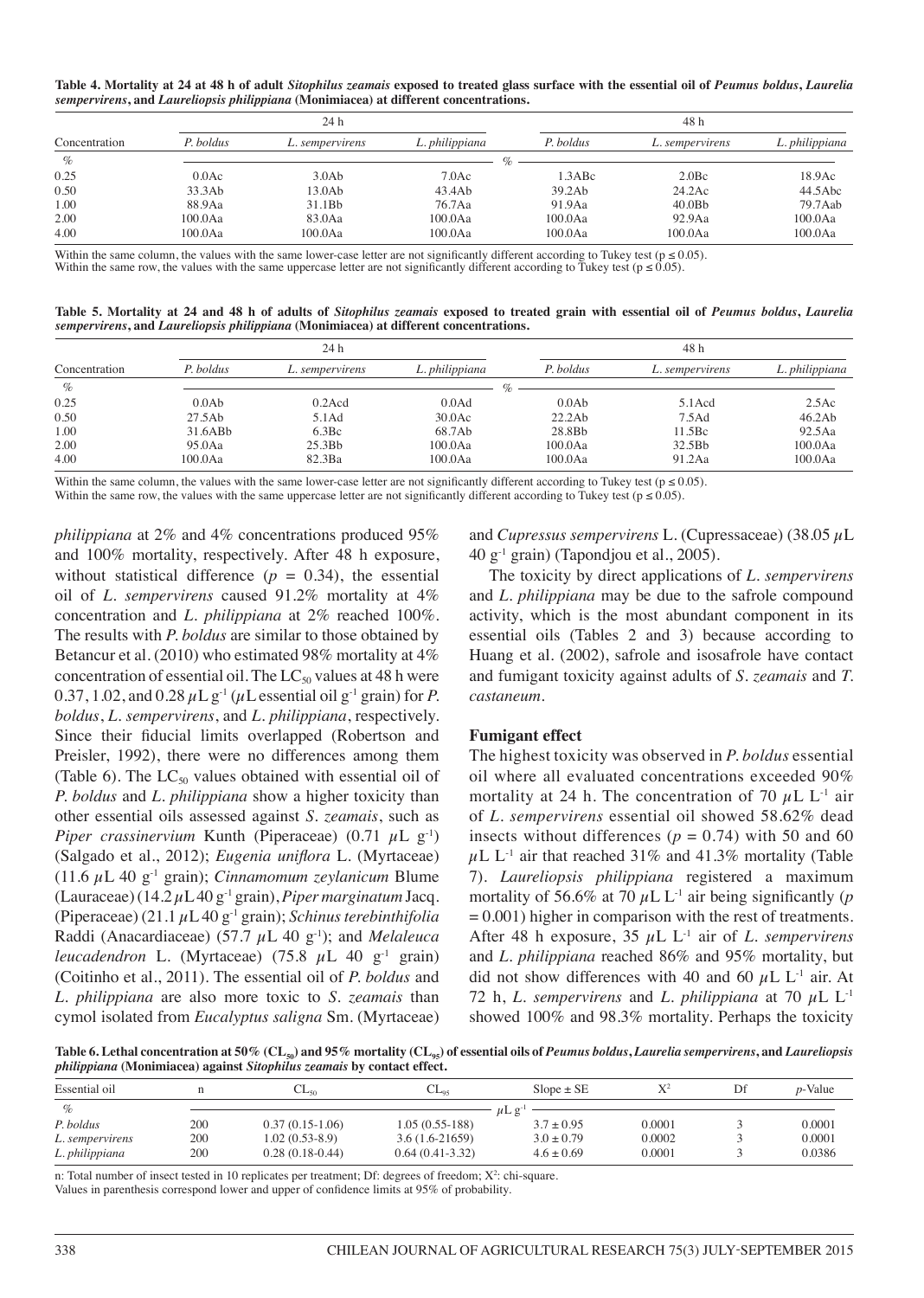**Table 7. Mortality at 24, 48, and 72 h of** *Sitophilus zeamais* **adults by fumigant effect of the essential oils of** *Peumus boldus***,** *Laurelia sempervirens***, and** *Laureliopsis philippiana* **(Monimiacea) at the different concentrations.** 

|                          |           | 24 h                           |                    |           | 48 h                           |            |           | 72 h                           |          |
|--------------------------|-----------|--------------------------------|--------------------|-----------|--------------------------------|------------|-----------|--------------------------------|----------|
| Concentration            | P. boldus | L. sempervirens L. philippiana |                    | P. boldus | L. sempervirens L. philippiana |            | P. boldus | L. sempervirens L. philippiana |          |
| $\mu$ L oil $L^{-1}$ air |           |                                |                    |           |                                |            |           |                                |          |
| 30                       | 95Aa      | 0.0B <sub>b</sub>              | 3.3 <sub>Ch</sub>  | 95Aa      | 0.0B <sub>b</sub>              | 36.66Bb    | 98.30Aa   | 20.68Bc                        | 57.6Bb   |
| 40                       | 100Aa     | 27.6Bb                         | 11.6B <sub>b</sub> | 100Aa     | 37.9Ba                         | $61.7$ Bab | 100.00Aa  | 68.96Bb                        | 61.7ABab |
| 50                       | 100Aa     | 31.0Ba                         | 16.7Cb             | 100Aa     | 44.8Ba                         | 66.7Bab    | 100.00Aa  | 72.41Bab                       | 86.4Bab  |
| 60                       | 100Aa     | 41.4Ba                         | 25.0C <sub>b</sub> | 100Aa     | 69.0Ba                         | 78.3Bab    | 100.00Aa  | 93.10Ba                        | 96.6ABab |
| 70                       | 100Aa     | 58.6Ba                         | 56.7Ba             | 100Aa     | 86.2Ba                         | 95.0ABa    | 100.00Aa  | 100.00Aa                       | 98.3Aa   |

Within the same column, the values with the same lower-case letter are not significantly different according to Tukey test ( $p \le 0.05$ ).

Within the same row, the values with the same uppercase letter are not significantly different according to Tukey test ( $p \le 0.05$ ).

observed is mainly due to the action of 1,8-cineole present in *P. boldus* (14.87%), *L. sempervirens* (1.47%), and *L. philippiana* (8.28%) because according to Lee et al. (2004), 1,8-cineole assessed alone, showed a mortality higher than 90% in adults of *S. zemais*, *S. oryzae*, *T. castaneum*, and *Rhyzopertha dominica*.

#### **Repellent effect**

In *L. philippiana*, all concentrations were repellent to *S. zeamais* (Table 8). In *P. boldus* and *L. sempervirens*, only the treatments of 0.125% of essential oil did not show repellent effect while the others did. Betancur et al. (2010) obtained similar results with the essential oil of *P. boldus*, concluding that repellency is a useful and complementary effect to contact insecticidal activity, since it decreases the possibility of new infestations. The absence of repellent effect in lower essential oil concentrations agree with Nerio et al. (2009) and Conti et al. (2010) who argue that as the monoterpenes concentration increases, the repellent effect increases too. Thus if the monoterpenes concentration is lower, usually the most abundant components in essential oils, lower will be the repellency.

#### **Germination test of treated grain**

The *P. boldus* essential oil at 4% concentration was the only treatment that negatively affected grain germination (< 50%) (Table 9). Our results with *L. philippiana* and the rest of *P. boldus* treatments (< 4.0%) agree with those of Betancur et al. (2010) and Ortiz et al. (2012) who did not obtain differences in the germination level between non treated and treated seed with powder of *L. philippiana* and *P. boldus*. The decrease in the percent reduction of seed germination was documented by Pérez et al. (2007)

**Table 8. Repellence index of the essential oils of** *Peumus boldus***,**  *Laurelia sempervirens***, and** *Laureliopsis philippiana* **(Monimiacea) on**  *Sitophilus zeamais* **adults.** 

| Concentration<br>(%) | P. boldus  | L. sempervirens | L. philippiana |
|----------------------|------------|-----------------|----------------|
| 0.125                | 0.1(A)     | 0.2(A)          | $-0.4(R)$      |
| 0.25                 | $-0.2$ (R) | $-0.1$ (R)      | $-0.4(R)$      |
| 0.50                 | $-0.03(R)$ | $-0.2(R)$       | $-0.4$ (R)     |
| 1.00                 | $-0.2$ (R) | $-0.2$ (R)      | $-0.2$ (R)     |
| 2.00                 | $-0.4$ (R) | $-0.5(R)$       | $-0.6(R)$      |
| 4.00                 | $-0.5(R)$  | $-0.1(R)$       | $-0.2$ (R)     |

A: Attractive, N: neutral, R: repellent.

with *P. boldus* at  $\geq 4.0\%$  concentration, perhaps due to the presence of certain compounds concentrations influenced by the time that the foliage was field-collected. This is

**Table 9. Germination of maize seeds exposed to different concentrations of essential oil of** *Peumus boldus***,** *Laurelia sempervirens***, and** *Laureliopsis philippiana* **(Monimiacea).** 

| Concentration | P. boldus | L. sempervirens | L. philippiana |
|---------------|-----------|-----------------|----------------|
| $(\%)$        |           | $\%$ —          |                |
| Control       | 65.8Aa    | $70.0$ Aa       | 72.5Aa         |
| 0.25          | 72.5Aa    | 65.0ABa         | 54.1Bab        |
| 0.50          | 592Aa     | 71.6Aa          | 48.3Ab         |
| 1.00          | 76.7ABa   | 83.3Aa          | 61.6Bab        |
| 2.00          | 65.0ABa   | 81.6Aa          | 51.6Bab        |
| 4.00          | 22.5Ab    | 75.8Aa          | 55.8Aab        |

Values with the same lower-case letter are not different according to Tukey test  $(p \le 0.05)$ , within the same column.

Values with the same uppercase letter are not different according to Tukey test  $(p \le 0.05)$ , within the same row.

one of reasons why botanical insecticides do not have a widespread use in agriculture.

#### **CONCLUSIONS**

The essential oils of *Peumus boldus*, *Laurelia sempervirens*, and *Laureliopsis philippiana* have insecticidal properties by contact toxicity as well as fumigant and repellent action against *Sitophilus zeamais*.

#### **LITERATURE CITED**

- Abbott, W.S. 1925. A method of computing the effectiveness of an insecticide. Journal of Economic Entomology 18:265-267.
- Adams, R.P. 2007. Identification of essential oil component by gas chromatography/mass spectrometry. 804 p. Academic Press, New York, USA.
- Aslan, I., H. Ozbek, S. Kordali, O. Calmasur, and A. Cakir. 2004. Toxicity of essential oil vapours obtained from *Pistacia* spp. to the granary weevil, *Sitophilus zeamais* (L.) (Coleoptera: Curculionidae). Journal of Plant Diseases and Protection 111:400-407.
- Betancur, J., G. Silva, J.C. Rodríguez, S. Fischer, and N. Zapata. 2010. Insecticidal activity of *Peumus boldus* Molina essential oil against *Sitophilus zeamais* Motschulsky. Chilean Journal of Agricultural Research 70:399-407.
- Bittner, M., M.E., Casanueva, C. Arbert, M. Aguilera, V. Hernández, and J. Becerra. 2008. Effects of essential oils from five plants species against the granary weevil *Sitophilus zeamais* and *Acanthoscelides obtectus* (Coleoptera). Journal of Chilean Chemical Society 53:1455-1459.